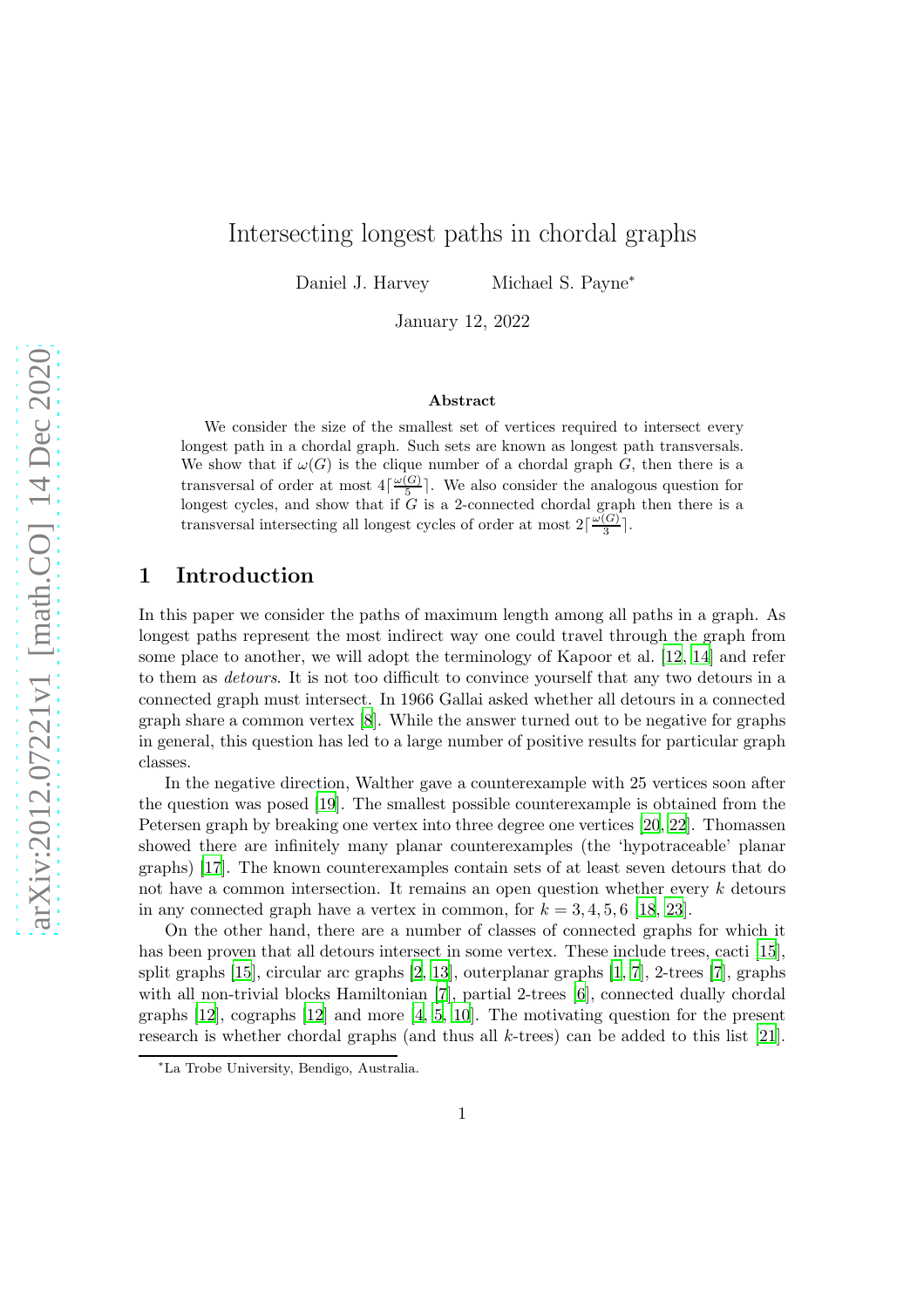Recall that a graph is *chordal* if every cycle of four or more vertices contains a chord, or in other words, the only induced cycles are triangles.

Even if there is no single vertex intersecting every detour, we may ask for the smallest *transversal* of vertices that intersects all detours [\[16](#page-10-12)]. This is the approach we take in our study of chordal graphs, and the main result of this paper is the following, where  $\omega(G)$  is the clique number.

<span id="page-1-0"></span>Theorem 1. *Given a connected chordal graph* G*, there exists a transversal of order at*  $most \ 4\lceil \frac{\omega(G)}{5} \rceil$  $\frac{G}{5}$  that intersects every detour. Moreover, this transversal induces a clique in G*.*

The order of the smallest transversal intersecting all detours in a chordal graph was recently studied by Cerioli et al. [\[3](#page-9-7)]. They showed that there is a transversal of order at most max $\{1, \omega(G) - 2\}$ . Theorem [1](#page-1-0) is an improvement on their result for  $\omega = 15, 19, 20, 23, 24, 25 \text{ and } \omega \geq 27.$ 

The intersection properties of longest cycles in graphs have also been investigated, perhaps to a lesser extent. We also prove the following.

<span id="page-1-1"></span>Theorem 2. *Given a* 2*-connected chordal graph* G*, there exists a transversal of order at*  $most 2\lceil \frac{\omega(G)}{3} \rceil$ 3 ⌉ *that intersects every longest cycle of* G*. Moreover, this transversal induces a clique in* G*.*

For large  $\omega$  this improves on recent results of Gutiérrez [\[11\]](#page-10-13), who showed that a 2connected chordal graph G contains a transversal intersecting all longest cycles of order at most max $\{1, \omega(G) - 3\}$ . Thus Theorem [2](#page-1-1) is an improvement for  $\omega = 12$  and  $\omega \ge 14$ .

We also note the following result about the order of a transversal of detours in a planar graph. Cerioli et al.  $[3]$  showed that, given a connected graph G with treewidth  $k$ , there exists a transversal intersecting every detour of order at most  $k$ . Fomin and Thilikos [\[9](#page-10-14)] showed that a planar graph of order n has treewidth at most  $3.182\sqrt{n}$ . Together these give the following result.

Theorem 3. *Given a connected planar graph* G *with* n *vertices, there exists a transversal intersecting every detour of order at most*  $3.182\sqrt{n}$ .

This improves a previous result of Rautenbach and Sereni [\[16](#page-10-12)].

### 2 Preliminaries

Given a graph G, a *tree decomposition* of G consists of a tree T and a collection of bags  $\beta$  indexed by the nodes of T such that:

- the bags of  $\mathcal B$  contain vertices of  $V(G)$ ,
- for each  $v \in V(G)$ , the set of bags containing v correspond to a non-empty connected subtree of T,
- for each edge  $vw \in E(G)$  there is at least one bag containing both v and w.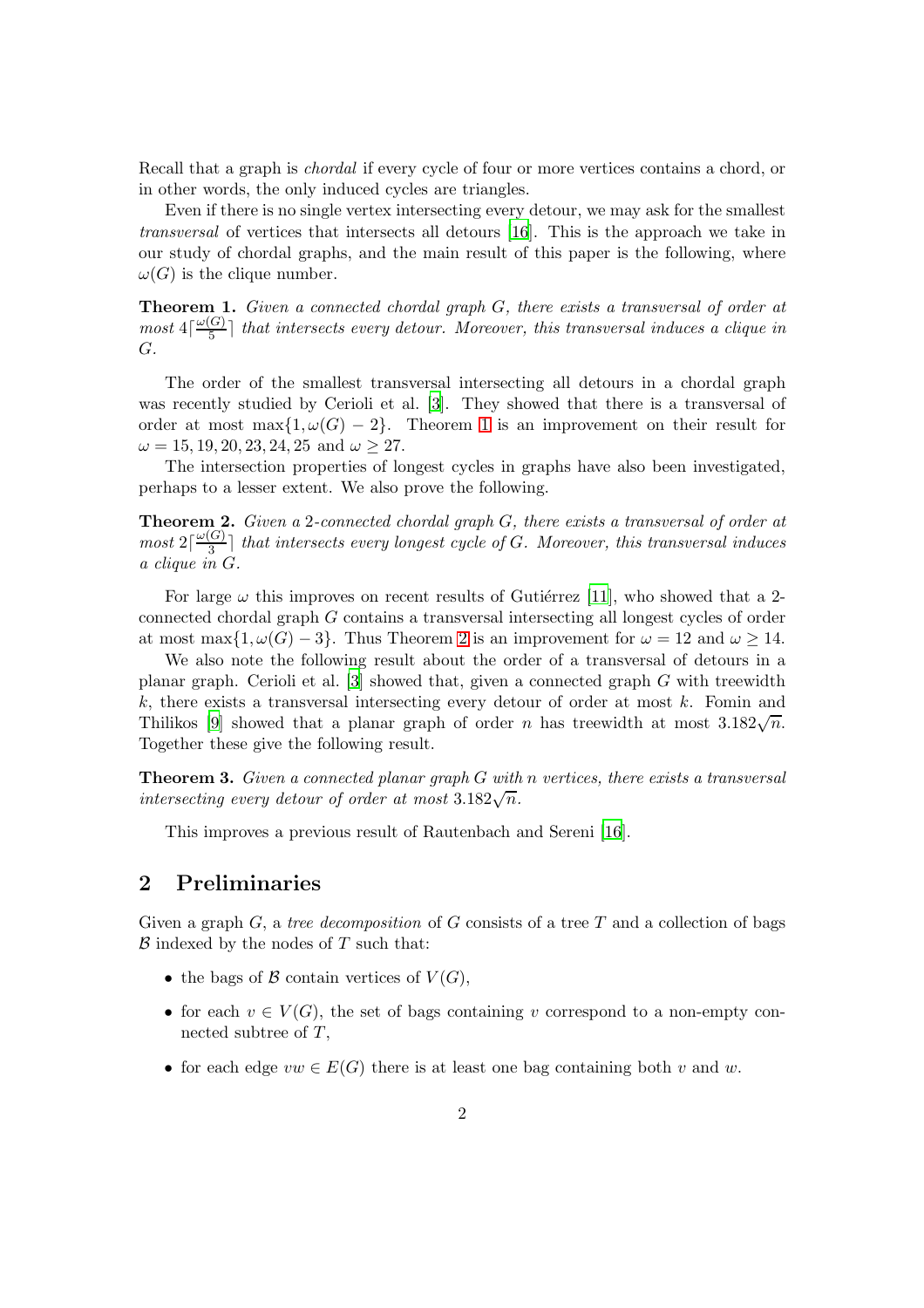The width of a tree-decomposition is the order of the largest bag, minus 1. The treewidth of a graph  $G$  is the minimum width over all tree decompositions of  $G$ . Technically, we should distinguish a node of the tree  $T$  and the bag of  $\beta$  indexed by the node, but in practice there is rarely any need, and as such we conflate the two.

The following key result about tree decompositions of chordal graph we shall use extensively:

<span id="page-2-0"></span>Lemma 1. *If* G *is a chordal graph, then* G *has a tree decomposition of minimum width in which every bag corresponds to a clique.*

This result is well-known, and can be proven multiple ways. A result of Gavril showed that the chordal graphs are equivalent to the *subtree graphs*: the intersection graph of subtrees of a tree. It is reasonably clear that the collection of subtrees corresponding to a chordal graph G can be used to construct a tree decomposition for G with the desired properties; we omit the full proof.

Now we consider the behaviour of the detours in a chordal graph. We start with an extremely straight-forward result which will be helpful later.

<span id="page-2-1"></span>Proposition 1. *Let* G *be a connected chordal graph,* X *a clique in* G *and* P *a detour in* G*. If* P *has either an end vertex in* X *or contains an edge of* X*, then* P *must contain every vertex of* X*.*

*Proof.* If P has an end vertex in X or contains an edge of X but  $v \in X$  is not in P, we could extend  $P$  to contain  $v$  either by adding an edge from the end vertex to  $v$ , or by replacing an edge of P in X with a 2-edge path containing v. Since P is a detour, this is a contradiction.  $\Box$ 

A *clique-cut* in G is a clique that is also a cut-set. Suppose P is a detour and X is a clique such that  $V(P) \cap X \neq \emptyset$ .

- If all the vertices of  $V(P) X$  are in a single component of  $G X$  then we say P *touches*  $X$  (or is *touching* with respect to  $X$ ). Alternatively, if  $X$  is a clique-cut and there are vertices of  $V(P) - X$  in at least two components of  $G - X$  then we say that P *crosses* X (or is *crossing* with respect to X).
- If P has both end vertices in the same component of  $G X$  then we say P is *closed* with respect to X, and we call the component of  $G - X$  containing both end vertices the *home component* of P with respect to X. Alternatively, if the end vertices of P are in different components we say P is *open* with respect to X.
- If  $|V(P) \cap X| \leq \lceil \frac{\omega(G)}{5} \rceil$  then we say P is *small* with respect to X, otherwise it is *large*.

Often the clique  $X$  will be clear from context, in these cases we will often drop "with" respect to X". We call a clique *total* if every detour intersects X, otherwise it is *nontotal*. When X is total, every detour is either small or large, and either closed touching,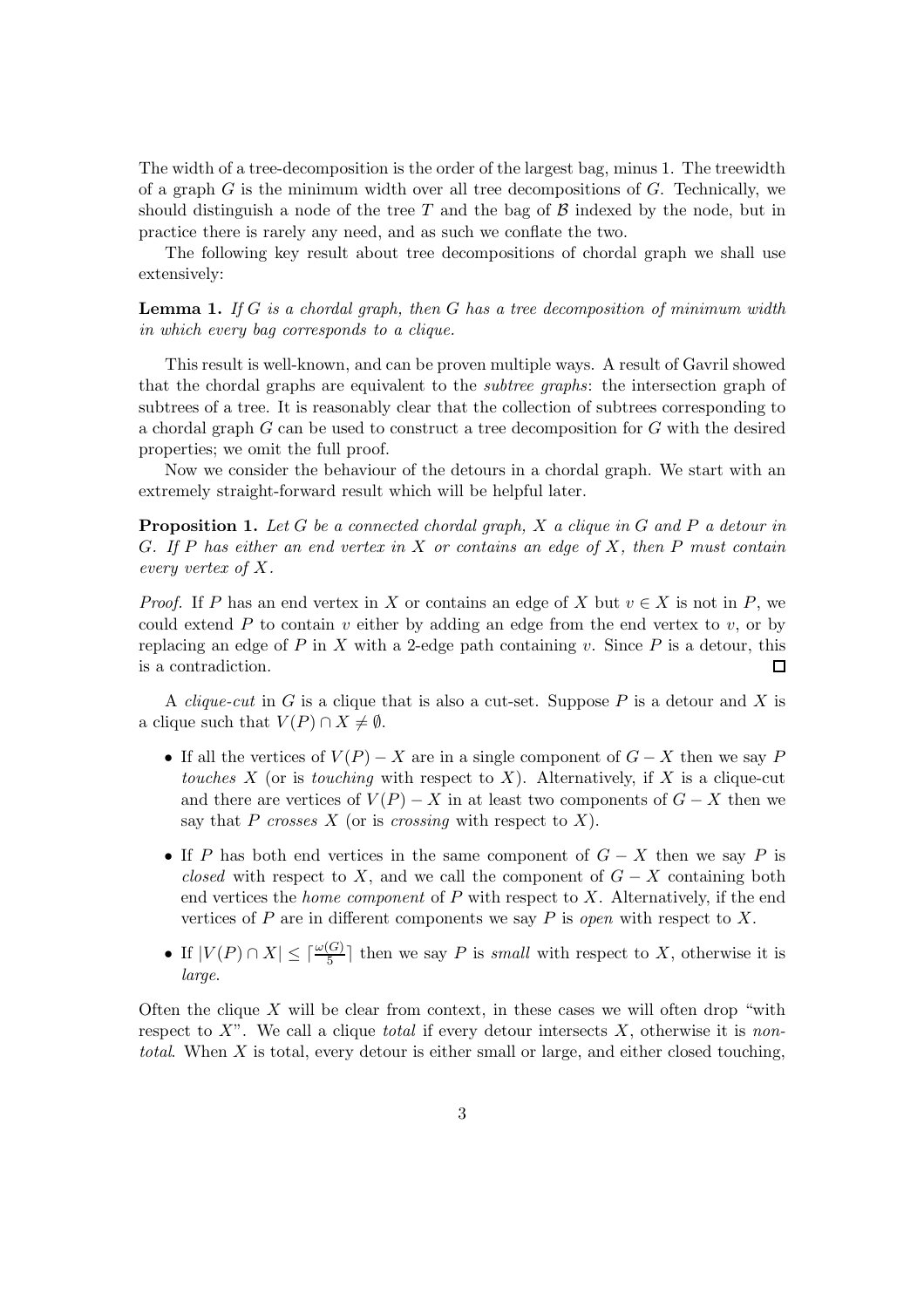closed crossing or open crossing. It is not possible from the definition for a detour to be open and touching.

Recall a *separation* is a partition of the vertex set  $(M, X, N)$  such that no edge exists with an end vertex in  $M$  and in  $N$ . Note that if  $B$  is a non-leaf bag in a tree decomposition, then  $G - B$  is disconnected and  $(M, B, N)$  is a separation where the components of  $G - B$  are sorted into M and N. Given a path P, let  $f(P, M)$  denote the number of end vertices of the path in M (and define  $f(P, N)$  equivalently). Clearly  $f(P, M)$ ,  $f(P, N) \in \{0, 1, 2\}$ , and if P has no end vertices in X, then  $f(P, M) + f(P, N) =$ 2.

<span id="page-3-0"></span>Lemma 2. *Let* (M, X, N) *be a separation in* G *where* X *is a cut-clique. If there exist two detours* P, Q *in* G *such that*

- *1. neither ends in* X*,*
- *2. both intersect both of* M *and* N*, and*
- 3.  $f(P, M) = f(Q, M)$

*then*  $(P \cap X) \cap (Q \cap X) \neq \emptyset$ *.* 

*Proof.* Suppose otherwise for the sake of a contradiction, that is, there exist detours P and Q satisfying the three properties but also  $(P \cap X) \cap (Q \cap X) = \emptyset$ . Note that since neither P nor Q end in X and since every path has two ends, it follows  $f(P, N) = f(Q, N)$ also. We construct a path  $P_M$  as follows:

- Consider the graph  $G-N$  and the path P inside this graph. Since P intersects N,  $G-N$  will not contain all of P. It is possible that  $P-N$  is a set of subpaths of P, and as such the number of end vertices of  $P - N$  may not be two. However note that the number of end vertices of the subpaths in  $P - N$  that are contained in M is still  $f(P, M)$ ; all other end vertices must be in X. Since P enters N, there is at least one end vertex in X; if  $f(P, M) \neq 1$  then there are at least two end vertices in X (as exactly one end vertex only occurs when P starts in M and ends in N).
- Since X is a clique, we can join the subpaths of  $P N$  together using edges of X to create one long path. Call this  $P_M$ . Note again that  $f(P_M, M) = f(P, M)$ . If  $f(P, M) = 0$  then  $P_M$  has two end vertices in X, if  $f(P, M) = 1$  then  $P_M$  has one end vertex in X, and if  $f(P, M) = 2$  then  $P_M$  has no end vertices in X but since P enters N at least one edge of X is in  $P_M$ .

Construct  $P_N, Q_M$  and  $Q_N$  equivalently. Note that since  $P \cap Q \cap X = \emptyset$ , it follows  $P_M \cap Q_N = \emptyset$  and  $Q_M \cap P_N = \emptyset$ . Also note  $f(P_M, M) + f(Q_N, N) = f(P, M) + f(Q, N) =$  $f(P, M) + f(P, N) = 2$ , and also  $f(Q_M, M) + f(P_N, N) = 2$ . We now construct a new path I. If  $f(P_M, M) = f(Q_N, N) = 1$ , then create I by linking the endvertex of  $P_M$  in X and the endvertex of  $Q_N$  in X via an edge of X. Since  $P_M \cap Q_N = \emptyset$ , I will be a path. Alternatively without loss of generality  $f(P_M, M) = 0$  and  $f(Q_N, N) = 2$ . Now create I by deleting an edge of  $Q_N$  in X and attaching these new end vertices to the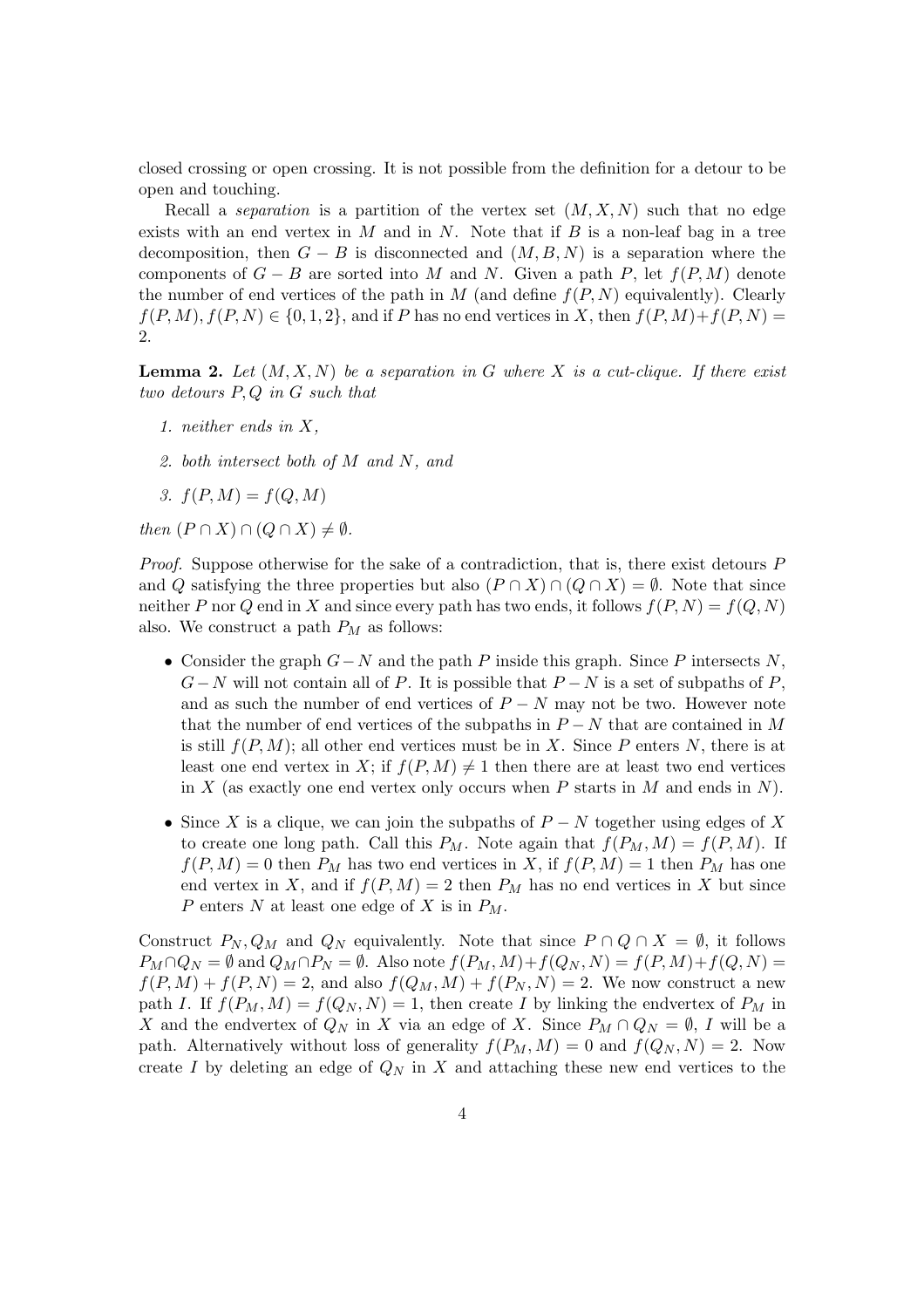two end vertices of  $P_M$  in X. Again this will be a path. Also create a second path  $I'$  in the same way using  $Q_M$  and  $P_N$ . Now every vertex of P and Q is in  $I \cup I'$ . However, let v be a vertex of  $P \cap X$ . The vertex v is in  $P_M$  and  $P_N$  and so is in both I and I'. Thus  $|I| + |I'| > |P| + |Q|$ . But since  $P, Q$  have maximum length,  $|I| + |I'| \leq |P| + |Q|$ , a contradiction.

## 3 Proof of Theorem [1](#page-1-0)

We now provide a proof of Theorem [1.](#page-1-0) This proof proceeds in several stages. First, we show that a connected chordal graph  $G$  contains a special kind of clique, in which we shall find our traversal.

Note that by Lemma [1](#page-2-0) and the Helly property of subtrees, there must exist at least one total clique in G. We define a *central clique* X to be a total clique that satisfies at least one of the following properties:

- 1.  $X$  is a total clique such that there is no detour  $P$  which is small and touching with respect to  $X$ , but there is a small crossing detour,
- 2.  $X$  is a total clique such that there exist two detours  $P, Q$  that are both small and touching with respect to  $X$ , and have different home components,
- 3. X is a total clique such that either  $|X| \leq 4 \lceil \frac{\omega(G)}{5} \rceil$  $\frac{G}{5}$  or there are no small detours at all with respect to X.

We will use the above numbers to refer to the different types of central cliques.

<span id="page-4-0"></span>Lemma 3. *A connected chordal graph* G *has a central clique.*

*Proof.* Suppose no central clique exists. Fix a tree decomposition T of G such that each bag is a clique and such that for any two adjacent bags X and Y neither  $X \subseteq Y$ nor  $Y \subseteq X$ . (The first property follows from G being a chordal graph, and the second is achieved by contracting an edge in the tree decomposition whenever the property is violated.) We construct a set of directed edges  $D$  with one going out of each bag  $B$  as follows:

- If B is a total clique, then since B is not a central clique, there must be at least one small touching detour, and all small touching detours have the same home component, which we call C. Direct the arc from B towards the subtree of  $T - B$ containing C.
- If B is a non-total clique, there is some detour P that does not intersect B, and so there is a component C of  $G - B$  such that  $P \subseteq C$ . The component C is entirely within a single subtree of  $T - B$ , and so we construct an arc from B towards its neighbour in said subtree. Note that even if several detours do not intersect B, they must be inside the same component since any two detours intersect, and so our arc is well-defined.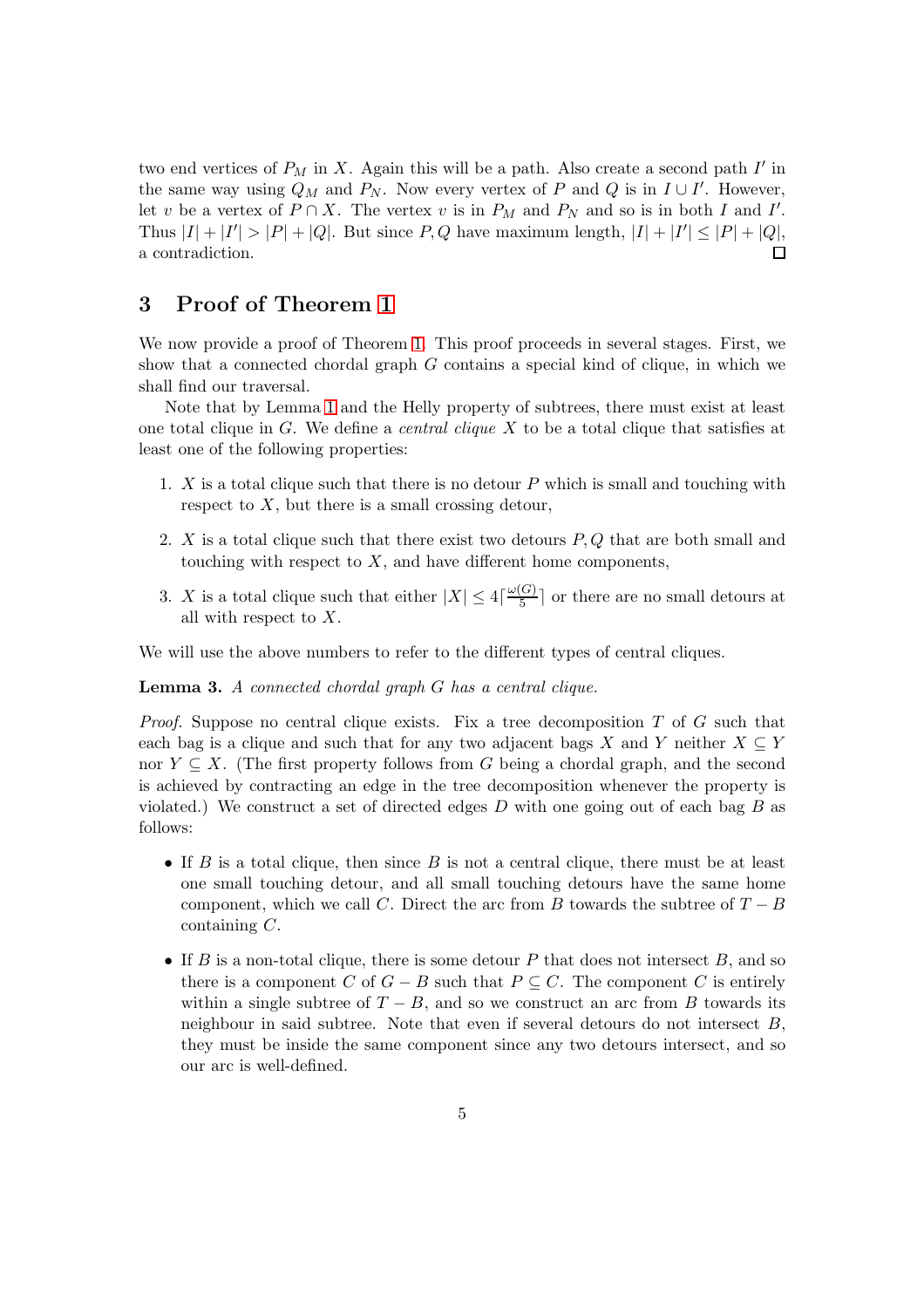Using the bags of  $T$  as nodes and the directed edges  $D$  we construct a directed graph where the underlying graph is acyclic and every node has outdegree exactly one. Thus there exists at least one 2-cycle. Let  $e$  be the underlying edge of the tree-decomposition corresponding to a 2-cycle, and label the bags at the end vertices  $B$  and  $B'$ . The edge e splits T into two sides, which we label left and right such that B is on the left and  $B'$ is on the right.

There are now three possibilities to consider. Firstly, suppose that  $B$  and  $B'$  are both non-total cliques. So there exists a detour  $P$  that does not intersect  $B$  and is entirely on the right, and a detour  $Q$  that does not intersect  $B'$  and is entirely on the left. But then  $P \cap Q = \emptyset$ , which cannot occur as detours pairwise intersect.

Secondly, suppose that B and B' are both total cliques. Let P be a small touching detour with respect to  $B$ , which will have its home component to the right of  $e$ . Label the home component of P by C. Let Q be a small touching detour with respect to  $B'$ with its home component to the left of e. Define  $X = B \cap B'$ . Suppose P contains a vertex v in  $B - X$ . Now every vertex of P is contained within B or C, but v has no neighbours in C as v and C are separated by X. Thus, since v is incident to some edge in P, the vertex u at the other end of this edge must be in B, and so all of B is in P by Proposition [1.](#page-2-1) Since  $P$  is small with respect to  $B$ , it follows  $B$  is a central clique of type 3. Hence P does not visit  $B - X$ , and similarly Q does not visit  $B' - X$ . Thus both P and  $Q$  are small and touching with respect to the clique-cut  $X$ . The detours  $P, Q$  still have different home components (to the right and left of  $e$  respectively) and so  $X$  is a central clique of type 2.

Thirdly, suppose (without loss of generality) that  $B$  is total and  $B'$  is non-total. Let  $P$  be a small touching detour with respect to  $B$ , which thus has its home component to the right of  $e$ . Let  $Q$  be a detour that does not intersect  $B'$  (since it is non-total). Note Q intersects B, and is entirely to the left of e. Again, let  $X := B \cap B'$ . As in the previous case, if P contains a vertex v in  $B - X$ , then all of B is in P and B is a central clique of type 3. Hence we suppose that P does not intersect  $B - X$ . However, P and  $Q$  must intersect, and  $Q$  does not intersect  $B'$  and therefore does not intersect  $X$ , which leaves nowhere for the two detours to intersect. This gives our final contradiction.  $\Box$ 

We now let  $X$  be a central clique as guaranteed by Lemma [3.](#page-4-0) If  $X$  is a central clique of type 3, then either X itself or any subset of X of size  $4\lceil \frac{\omega(G)}{5}\rceil$  $\frac{(G)}{5}$  satisfies the requirements for Theorem [1.](#page-1-0) So we assume that  $X$  is a central clique of type 1 or type 2, and not type 3. The next step is to construct a special set of detours  $\mathcal F$  which will help us find our transversal. We do so via the following algorithm:

- 1. Initialise  $\mathcal{F} = \emptyset$ .
- 2. Consider the small, closed, crossing detours with respect to X.
	- (a) If no such detours exist, go to Step 3.
	- (b) Otherwise, if all such detours have the same home component, add one of them to  $\mathcal F$ , then go to Step 3.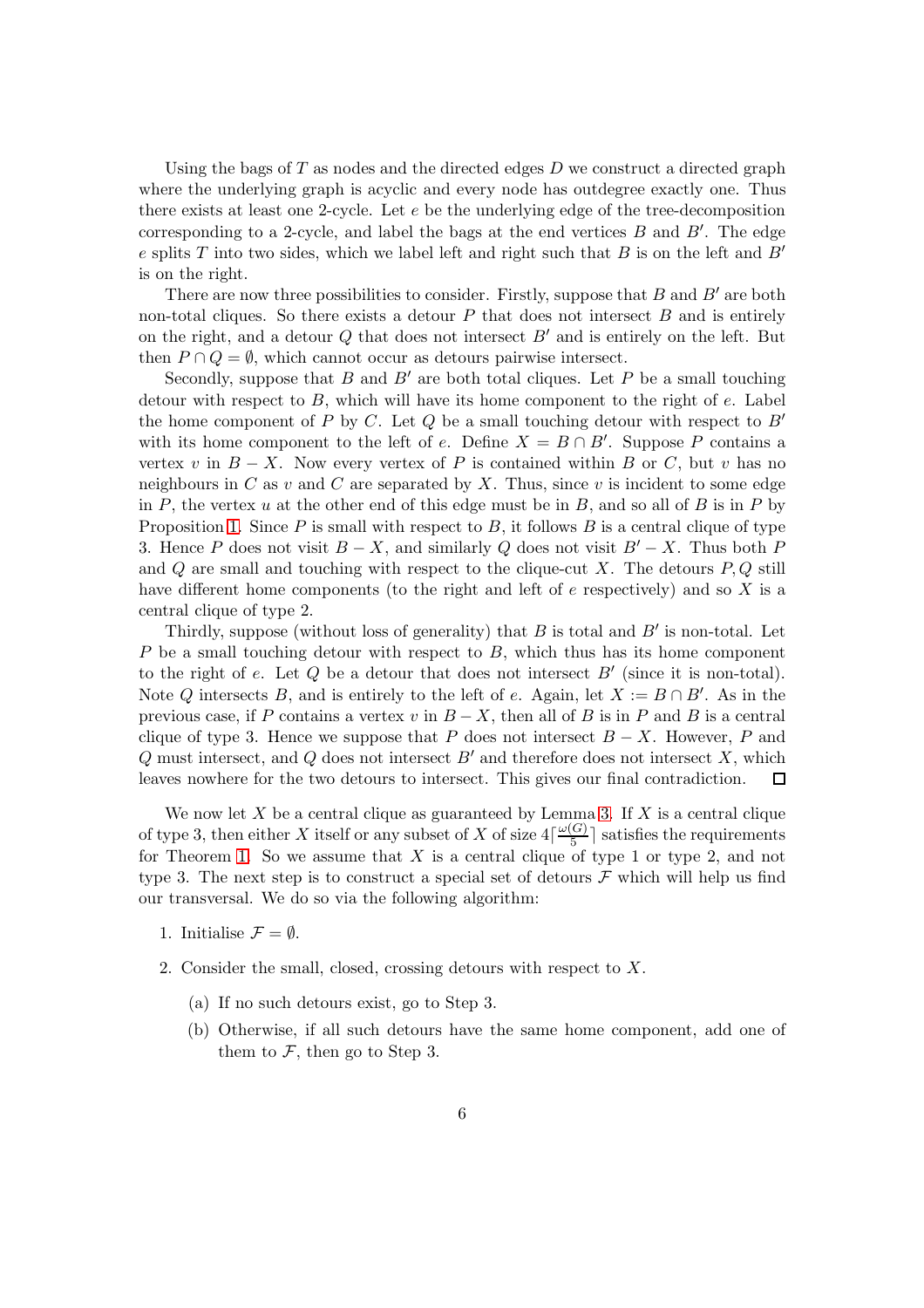- (c) Otherwise, there exist small closed crossing detours with different home components. If there exists two such detours with different home components that do not intersect in  $X$ , add them both to  $\mathcal{F}$ . Go to Step 3.
- (d) Finally, there exist small closed crossing detours with different home components, but they all pairwise intersect in X. Add one such pair  $P, Q$  to  $\mathcal{F}$ , then go to Step 3.
- 3. Now consider small touching detours with respect to  $X$ . If none exist, go to Step 4, otherwise go to Step 5.
- 4. If there exists a small open crossing detour, add it to  $\mathcal F$  and finish.
- 5. Add two small touching detours  $P, Q$  with different home components to  $\mathcal F$  and finish.

Note that if the algorithm reaches Step  $5$ ,  $X$  had at least one small touching detour (from the condition in Step 3). Thus X was a central clique of type 2, so it has two small touching detours with different home components. Hence Step 5 is a valid operation. All other steps of the algorithm are self-evidently valid.

From the construction of F it is clear that every detour in F is small, and F contains at most four detours (e.g. if Steps 2(c) and 5 operate). Also, no detour  $P \in \mathcal{F}$  has an end vertex in  $X$ , otherwise by Proposition [1](#page-2-1) all of  $X$  is in  $P$  and so, since  $P$  is small, X is a central clique of type 3. Initially define  $F := \bigcup_{P \in \mathcal{F}} P \cap X$ . Since F contains at most four small detours, it follows  $|F| \leq 4 \lceil \frac{\omega(G)}{5} \rceil$  $\frac{[G]}{5}$  and since  $F \subseteq X, F$  is itself a clique of G. If  $|F| < 4\lceil \frac{\omega(G)}{5} \rceil$  $\frac{G(G)}{5}$ , then add other vertices of X to F in order to force  $|F| = 4\lceil \frac{\omega(G)}{5} \rceil$  $\frac{1}{5}$ while maintaining the fact that  $F$  is a clique. Our final step is to show that  $F$  is the transversal we require.

Claim 1. F *is a transversal for the set of detours in* G*.*

*Proof.* Let R be a detour in G. There are two cases to consider: either R is large with respect to X or R is small with respect to X. If R is large with respect to X, then  $|R \cap X| \geq \lceil \frac{\omega(G)}{5} \rceil + 1$ . If  $R \cap F = \emptyset$ , then

$$
|X|\geq |F|+|R\cap X|\geq 4\lceil\tfrac{\omega(G)}{5}\rceil+\lceil\tfrac{\omega(G)}{5}\rceil+1\geq \omega(G)+1,
$$

which is a clear contradiction. Hence we may assume that  $R$  is small with respect to X. We may also assume that  $R \notin \mathcal{F}$ , since that case is clear. Suppose R is a touching detour. Thus by Step 5,  $\mathcal F$  contains two small touching detours  $P, Q$  with different home components. Without loss of generality, suppose that the home component for P is different to the home component for R. Since P and R are touching detours and need to intersect while having different home components, it follows they intersect in X itself, and thus R intersects F. Hence we may assume that R is a crossing detour. The first subcase we will now consider is the case when  $R$  is open and no touching detours exist. Thus by Step 4 and the existence of  $R$  there exists a small open crossing detour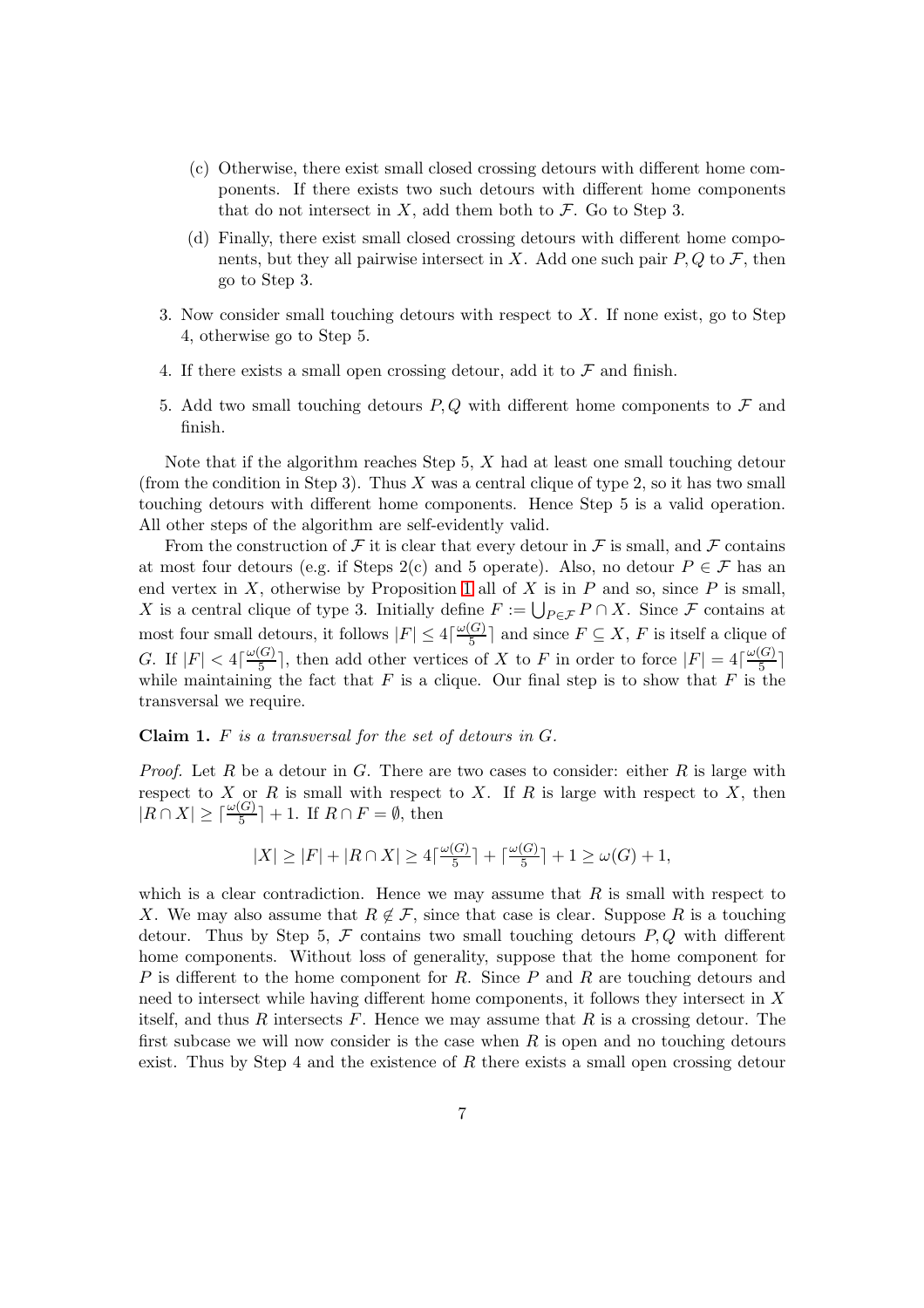$P \in \mathcal{F}$ . We construct a separation  $(M, X, N)$  where the detours P and R both have one endvertex in M and one in N. Thus by Lemma [2](#page-3-0) it follows  $(P \cap X) \cap (R \cap X) \neq \emptyset$ , and hence  $R$  intersects  $F$ .

The next subcase is when  $R$  is open and crossing but some touching detours exist. Then by Step 5 there exist two small touching detours  $P, Q \in \mathcal{F}$  with different home components. Partition the components of  $G - X$  into M and N such that the home component of  $P$  is in  $M$ , the home component of  $Q$  is in  $N$  and both  $M$  and  $N$  contain one endvertex of R; since R is open this partition is achievable. Let  $R_M$  be the subpath of  $R$  created by deleting  $N$  and pasting the remaining subpaths of  $R$  together using the edges of X. Define  $R_N$  analogously, and without loss of generality we say  $|R_M| > \frac{1}{2}|R|$ . Let  $Q'$  be a subpath of  $Q$  with one endvertex in  $N$ , one endvertex in  $X$  such that  $|Q'| > \frac{1}{2}$  $\frac{1}{2}|Q|$ . If  $R_M$  and  $Q'$  do not intersect in X then they can be concatinated to create a longer detour, if they do intersect in X then so do R and Q, and so R intersects  $F$ . These subcases account for when  $R$  is open and crossing.

Finally we need to account for when  $R$  is closed and crossing. Since  $R$  exists, Step 2 will add some detours to  $\mathcal F$ . First suppose that all of the small, closed crossing detours have the same home component, and let P be the detour Step 2(b) added to  $\mathcal{F}$ . Now let M be the home component of P (and R), and let N be all other components of  $G - X$ . Thus by Lemma [2](#page-3-0) applied to the separation  $(M, X, N)$  it follows that P and R intersect in  $X$ , and thus  $R$  intersects  $F$ .

Hence we may assume there exists a pair of small closed crossing detours  $P, Q$  in  $\mathcal F$  with different home components. Suppose  $P, Q$  do not intersect in X (that is, Step  $2(c)$  occurred). Clearly we may also assume that R does not intersect either P or Q in X. Label the home components of  $P, Q, R$  by  $C_P, C_Q$  and  $C_R$  respectively, and note  $C_P \neq C_Q$ . If  $C_P = C_R$ , then let  $M = C_P$  and  $N = G - X - C_P$  and apply Lemma [2](#page-3-0) to  $(M, X, N)$ , so that P intersects R in X. So we assume  $C_P \neq C_R$  and similarly that  $C_Q \neq C_R$ , that is, that  $C_P$ ,  $C_Q$ ,  $C_R$  are three distinct components. Let  $M = C_P \cup C_Q$ and  $N = G - X - (C_P \cup C_Q)$ . If both P and Q intersect N then by Lemma [2](#page-3-0) the paths  $P$  and  $Q$  must intersect in  $X$ , which they do not. Hence without loss of generality we suppose P does not intersect N, that is,  $P \subset C_P \cup C_Q \cup X$ . Since P is crossing it must intersect both  $C_P$  and  $C_Q$ . By a similar argument one of  $P$  and  $R$  cannot intersect  $G - X - (C_P \cup C_R)$ ; since P intersects  $C_Q$  it must be that  $R \subset C_P \cup C_R \cup X$  and that R intersects  $C_P$  and  $C_R$ . Again, by a similar argument one of Q and R cannot intersect  $G - X - (C_Q \cup C_R)$ , and given previous results it must be  $Q \subset C_Q \cup C_R \cup X$  and that  $Q$  intersects  $C_Q$  and  $C_R$ .

We will now argue in a similar fashion to Lemma [2](#page-3-0) to construct a longer detour. Consider the subpaths of  $P \cap (C_P \cup X)$ . All of the end vertices of these subpaths are in X itself except for two inside  $C_P$ , and since P crosses X there are at least two subpaths in  $P \cap (C_P \cup X)$ . Create P' by connecting the subpaths of  $P \cap (C_P \cup X)$  using the edges of X; because  $P \cap (C_P \cup X)$  has at least two subpaths it follows that  $P'$  will contain at least one edge of X. Similarly, consider the subpaths of  $P \cap (C_Q \cup X)$  and connect them up using edges of X to create a path  $P''$ . Note that  $P''$  will have both end vertices in  $X$ .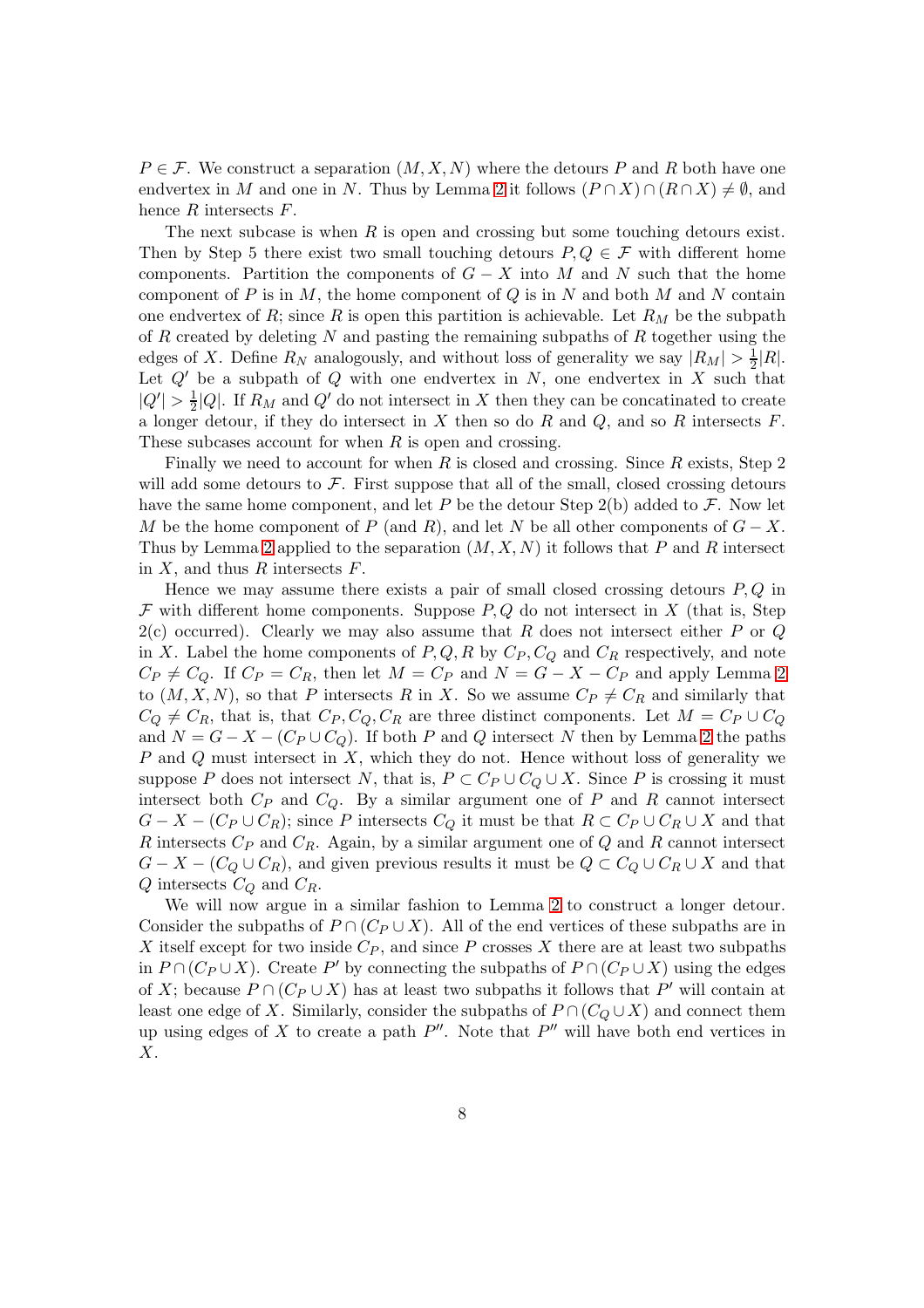Construct  $Q', Q'', R', R''$  in the same way (substituting different components as appropriate). Finally, construct the path  $P^*$  from  $P'$  and  $Q''$  by removing an edge e of  $P'$  in X and adding the edges from the two endvertices of  $e$  to the endvertices of  $Q''$ . This will be a path since  $P' \subset C_P \cup X$  and  $Q'' \subset C_R \cup X$  and  $P, Q$  do not intersect in X. Construct  $Q^*$  from  $Q'$  and  $R''$  and  $R^*$  from  $R'$  and  $P''$  in the same fashion. Every vertex of  $P, Q, R$  is used at least once in  $P^*, Q^*, R^*$ , but the vertices of  $P \cap X$  are used twice (in both  $P^*$  and  $R^*$ ). Hence  $|P^*| + |Q^*| + |R^*| > |P| + |Q| + |R|$ , but since  $P, Q, R$ are detours, it follows at least one of  $P^*, Q^*, R^*$  is longer than a detour, a contradiction. This accounts for the case when there exists a pair of small closed crossing detours with different home components that do not intersect in X.

The final subcase we must consider is when every pair of small closed crossing detours with different home components has an intersection between the detours in  $X$ . (That is, Step 2(d) occurred.) Let P, Q denote the pair we added to F. Now at least one of these detours has a different home component to  $R$ ; without loss of generality we suppose it is P. Then P and R would have been a legitimate choice of detours to add to  $\mathcal F$  instead of P and Q. But we know that for each valid choice the detours intersect in  $X$ , that is, R must intersect  $P$  in X and is therefore intersects  $F$ . This completes all possible cases.  $\Box$ 

#### 4 Longest cycles in chordal graphs

In this section we discuss how to apply the same ideas as those used in the proof of Theorem [1](#page-1-0) to prove the following result for longest cycles in chordal graphs.

Theorem [2.](#page-1-1) *Given a* 2*-connected chordal graph* G*, there exists a transversal of order at*  $most 2\lceil \frac{\omega(G)}{3} \rceil$ 3 ⌉ *that intersects every longest cycle of* G*. Moreover, this transversal induces a clique in* G*.*

We will describe the modifications required to adapt the proof to longest cycles, rather than including a full proof of this result. First note that longest cycles in 2 connected graphs have the property that any two intersect [\[11\]](#page-10-13), and that similarly to Proposition [1,](#page-2-1) a longest cycle with an edge in a given clique must visit every vertex of that clique.

Cycles have no ends, so there is no need for the open/closed distinction used above. As before, given a clique-cut X we say that a cycle C *touches* X if  $V(C) - X$  lies in a single component of  $G - X$  (its home component), and otherwise it *crosses* X. We say a cycle C is *small* with respect to a clique X if  $|V(C) \cap X| \leq \lceil \frac{\omega(G)}{3} \rceil$ .

Lemma [2](#page-3-0) can be replaced with a lemma that states that any two longest cycles crossing X must intersect in X; otherwise the pieces of the cycles can be rearranged into two other cycles that also use some edges of  $X$ , contradicting the fact they were longest cycles.

For longest cycles, a *central clique* is a total clique-cut that has either: a small crossing longest cycle but no small touching longest cycles; two small touching longest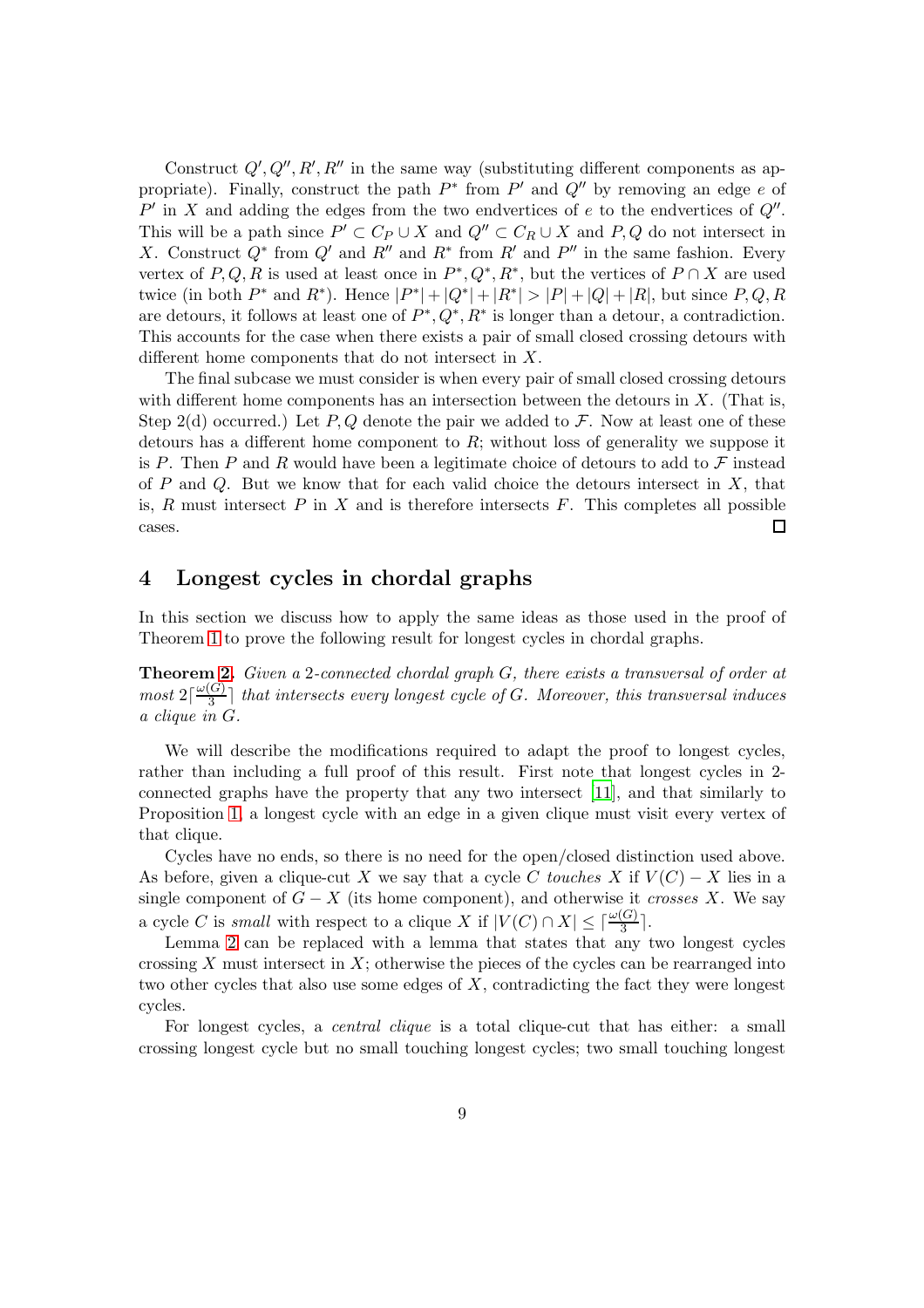cycles with different home components; order at most  $2\lceil \frac{\omega(G)}{3} \rceil$  $\frac{(G)}{3}$ ; or no small longest cycles at all.

To show there exists a central clique we argue as before. Assume there is none, and direct edges of the tree decomposition toward disjoint or small touching longest cycles. This means every bag has out degree one and so there is a directed 2-cycle. We consider the bags that constitute this 2-cycle, and distinguish cases by whether they are total clique-cuts or not. The argument proceeds exactly as in the proof of Lemma [3.](#page-4-0)

Given a central clique  $X$  we construct a transversal as follows. Firstly, if there is a small crossing longest cycle but no small touching longest cycles, we only need to take the vertices from one such longest cycle in  $X$ . Secondly, if there are small touching longest cycles with different home components then we take the vertices of two such cycles P and Q in X. Now any other touching longest cycle must hit P or Q in X since it avoids one of the home components. If  $R$  is a crossing longest cycle, at least half of  $R$  is outside of one of the home components, say that of  $P$ . If  $P$  and  $R$  don't intersect in  $X$  it is possible to take at least half of each of  $R$  and  $P$  and combine them into a longer cycle using edges of X. Thirdly, if X has order at most  $2\lceil \frac{\omega(G)}{3} \rceil$  $\frac{G}{3}$  we take all of X. Finally, if X is larger but has no small longest cycles at all, we take any  $2\lceil \frac{\omega(G)}{3} \rceil$  $\frac{\sigma}{3}$  vertices from X. Thus we have a transversal of order at most  $2\lceil \frac{\omega(G)}{3} \rceil$  $\frac{(\mathbf{G})}{3}$  as required.

## Bibliography

- <span id="page-9-2"></span>[1] Maria Axenovich. When do three longest paths have a common vertex? *Discrete Math. Algorithms Appl.*, 1(1):115–120, 2009.
- <span id="page-9-1"></span>[2] Paul N. Balister, Ervin Gy˝ori, Jen˝o Lehel, and Richard H. Schelp. Longest paths in circular arc graphs. *Combin. Probab. Comput.*, 13(3):311–317, 2004.
- <span id="page-9-7"></span>[3] Márcia R. Cerioli, Cristina G. Fernandes, Renzo Gómez, Juan Gutiérrez, and Paloma T. Lima. Transversals of longest paths. *Discrete Math.*, 343(3):111717, 10, 2020.
- <span id="page-9-5"></span>[4] Márcia R. Cerioli and Paloma T. Lima. Intersection of longest paths in graph classes. *Discrete Appl. Math.*, 281:96–105, 2020.
- <span id="page-9-6"></span>[5] Fuyuan Chen. Nonempty intersection of longest paths in a graph with a small matching number. *Czechoslovak Math. J.*, 65(140)(2):545–553, 2015.
- <span id="page-9-4"></span>[6] Guantao Chen, Julia Ehrenm¨uller, Cristina G. Fernandes, Carl Georg Heise, Songling Shan, Ping Yang, and Amy N. Yates. Nonempty intersection of longest paths in series-parallel graphs. *Discrete Math.*, 340(3):287–304, 2017.
- <span id="page-9-3"></span>[7] Susanna F. de Rezende, Cristina G. Fernandes, Daniel M. Martin, and Yoshiko Wakabayashi. Intersecting longest paths. *Discrete Math.*, 313(12):1401–1408, 2013.
- <span id="page-9-0"></span>[8] P. Erd˝os and G. Katona, editors. *Theory of Graphs: Proceedings of the Colloquium Held at Tihany, Hungary, September 1966*. Academic Press, 1968.